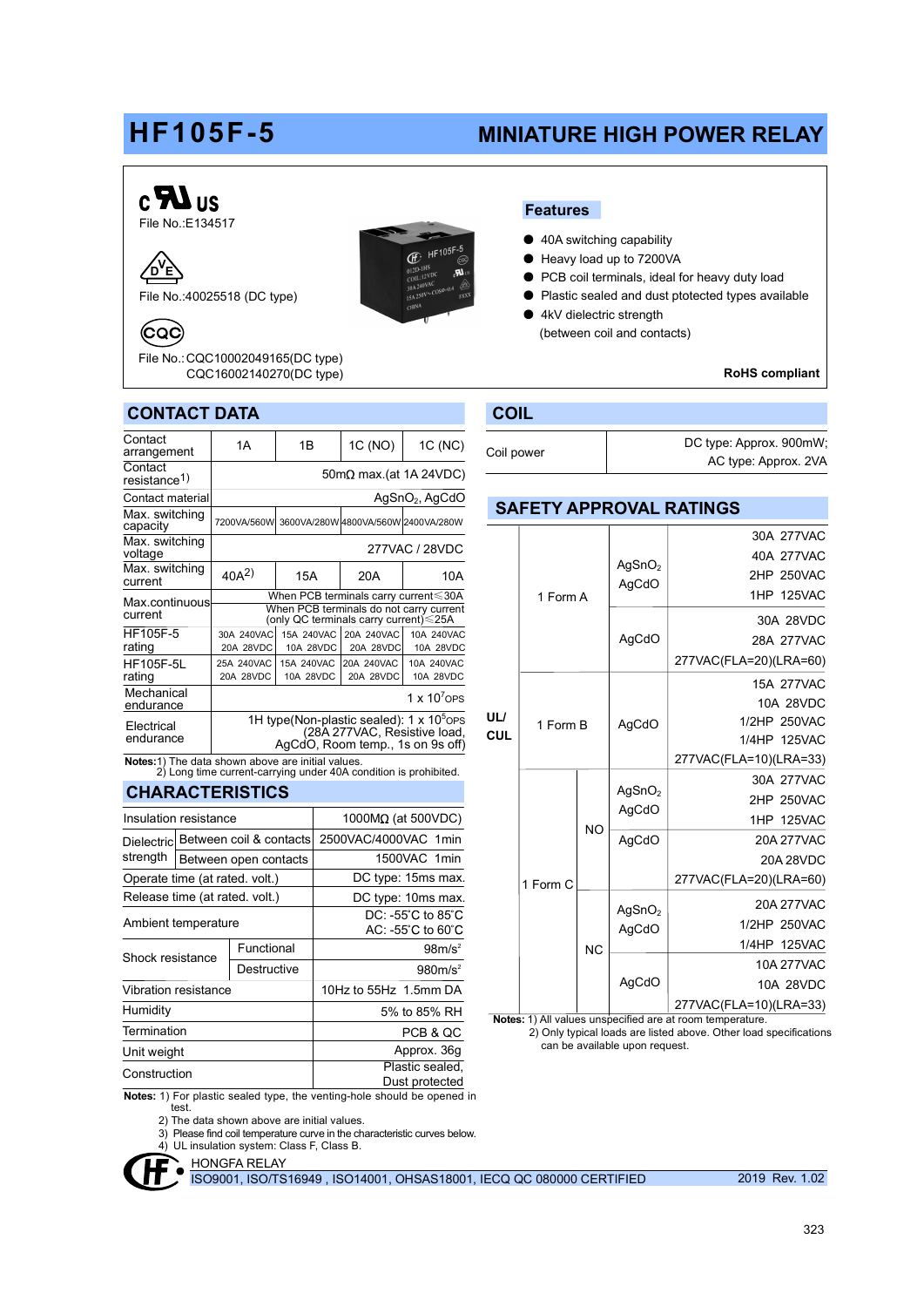## COIL DATA

| DC type                          |                                                      |                                                       |                               |                         | <b>AC</b> type                   |
|----------------------------------|------------------------------------------------------|-------------------------------------------------------|-------------------------------|-------------------------|----------------------------------|
| Nominal<br>Voltage<br><b>VDC</b> | Pick-up<br>Voltage<br><b>VDC</b><br>max <sup>3</sup> | Drop-out<br>Voltage<br><b>VDC</b><br>min <sub>3</sub> | Max.<br>Voltage<br>$VDC^{*4}$ | Coil<br>Resistance<br>Ω | Nominal<br>Voltage<br><b>VAC</b> |
| 5                                | 3.75                                                 | 0.5                                                   | 6.5                           | 27 x (1 $\pm$ 10%)      | 12                               |
| 6                                | 4.50                                                 | 0.6                                                   | 7.8                           | 40 x (1±10%)            | 24                               |
| 9                                | 6.75                                                 | 0.9                                                   | 11.7                          | 97 x (1±10%)            | 120                              |
| 12                               | 9.00                                                 | 1.2                                                   | 15.6                          | 155 x (1±10%)           | 208                              |
| 15                               | 11.25                                                | 1.5                                                   | 19.5                          | 256 x (1±10%)           | 220                              |
| 18                               | 13.50                                                | 1.8                                                   | 23.4                          | 380 x (1±10%)           | 240                              |
| 24                               | 18.00                                                | 2.4                                                   | 31.2                          | 660 x (1±10%)           | 277                              |
| 48                               | 36.00                                                | 4.8                                                   | 62.4                          | 2560 x (1±10%)          | Notes: 1)                        |
| 70                               | 52.50                                                | 7.0                                                   | 91                            | 5500 x (1±10%)          | 2)                               |
| 110                              | 82.50                                                | 11                                                    | 143                           | 13450 x (1±10%)         | 3)                               |

|                |                         | AC type                          |                                                      |                                                       |                               |                         |
|----------------|-------------------------|----------------------------------|------------------------------------------------------|-------------------------------------------------------|-------------------------------|-------------------------|
| $\frac{e}{14}$ | Coil<br>Resistance<br>Ω | Nominal<br>Voltage<br><b>VAC</b> | Pick-up<br>Voltage<br><b>VAC</b><br>max <sup>3</sup> | Drop-out<br>Voltage<br><b>VAC</b><br>min <sup>3</sup> | Max.<br>Voltage<br>$VDC^{*4}$ | Coil<br>Resistance<br>Ω |
|                | 27 x $(1\pm10\%)$       | 12                               | 9.6                                                  | 2.4                                                   | 15.6                          | 25 x (1±10%)            |
|                | 40 x $(1\pm10\%)$       | 24                               | 19.2                                                 | 4.8                                                   | 31.2                          | 100 x $(1\pm10\%)$      |
|                | 97 x (1±10%)            | 120                              | 96.0                                                 | 24.0                                                  | 156                           | 2500 x $(1\pm10\%)$     |
|                | 155 x $(1\pm10\%)$      | 208                              | 166.4                                                | 41                                                    | 270.4                         | 11000 x $(1\pm10\%)$    |
|                | 256 x (1±10%)           | 220                              | 176                                                  | 44                                                    | 286                           | 13490 x (1±10%)         |
|                | 380 x (1±10%)           | 240                              | 192                                                  | 48                                                    | 286                           | 13490 x $(1\pm10\%)$    |
|                | 660 x (1±10%)           | 277                              | 220                                                  | 54                                                    | 360.1                         | 15000 x (1±10%)         |

Notes: 1) When requiring pick-up voltage < 80% of nominal voltage, special order allowed.

2) The data shown above are initial values at 50Hz. When requiring 60Hz, special order allowed.

3) The data shown above are initial values.

4) \*Maximum voltage refers to the maximum voltage which relay coil could endure in a short period of time.

### T: 4000VAC Nil: 2500VAC Construction<sup>1)</sup> **Insulation standard** F: Class F Nil: Class B Special code<sup>3)</sup> Dielectric strength (between coil & contacts) Coil voltage form D: DC A: AC HF105F-5: 30A HF105F-5L: 25A  $HF105F-5 / 018$  D T -1H DC: 5VDC to 110VDC AC: 12VAC to 277VAC S S: Plastic sealed Nil: Dust protected Contact arrangement 1H:1 Form A 1D:1 Form B 1Z:1 Form C  $T$   $F$   $(XXX)$ **Type** F Coil voltage XXX: Customer special requirement Nil: Standard Contact material T: AgSnO<sub>2</sub> Nil: AgCdO

Notes: 1) We recommend dust protected types for a clean environment (free from contaminations like H<sub>2</sub>S, SO<sub>2</sub>, NO<sub>2</sub>, dust, etc.).

We suggest to choose plastic sealed types and validate it in real application for an unclean environment (with contaminations like  $H_2S$ ,  $SO_2$ ,  $NO_2$ , dust, etc.).

2) Contact is recommended for suitable condition and specifications if water cleaning or surface process is involved in assembling relays on PCB.

3) The customer special requirement express as special code after evaluating by Hongfa.

## ORDERING INFORMATION

## at  $23^{\circ}$ C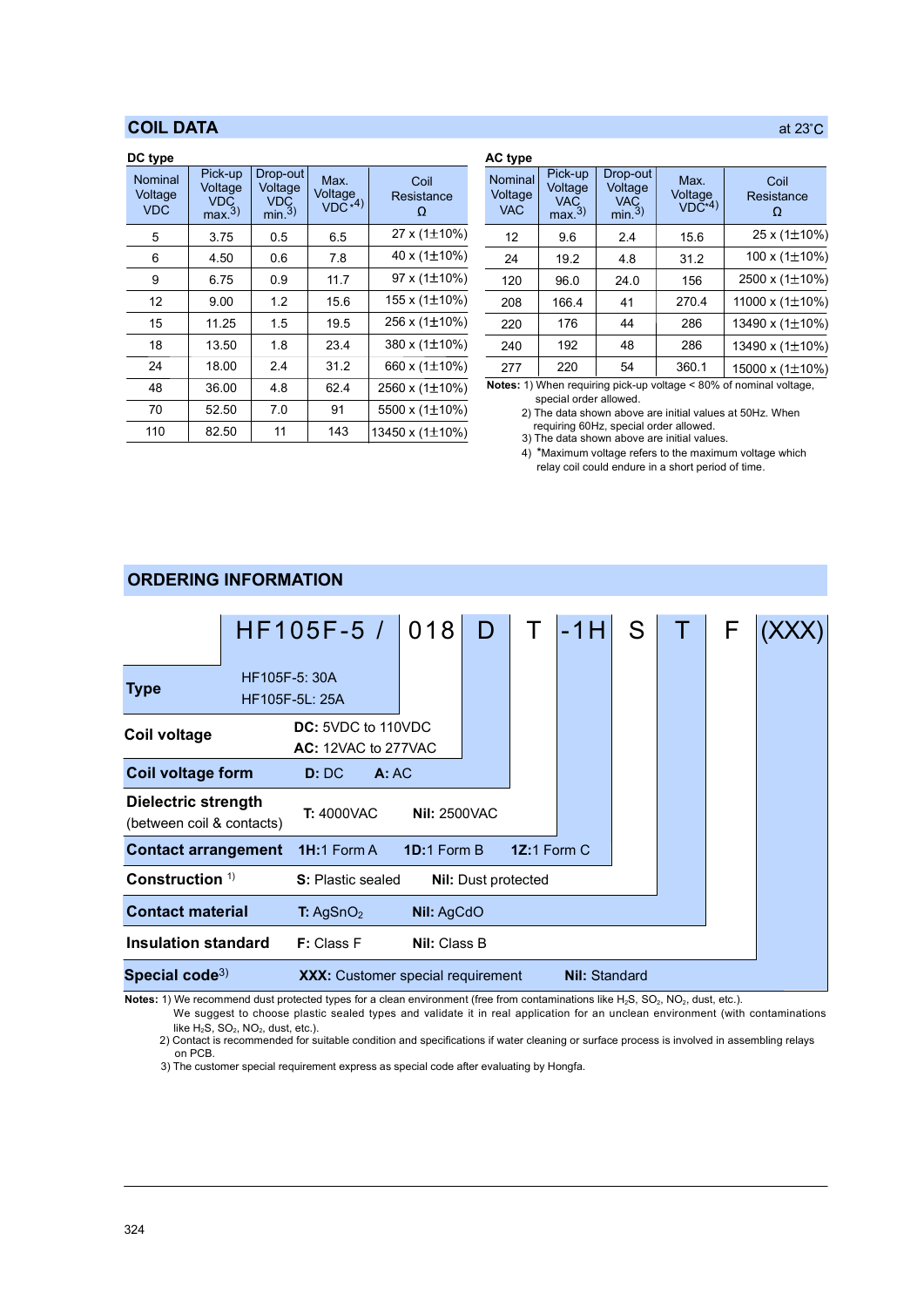## OUTLINE DIMENSIONS, WIRING DIAGRAM AND PC BOARD LAYOUT Unit: mm



Remark: 1) In case of no tolerance shown in outline dimension: outline dimension ≤1mm, tolerance should be ±0.2mm; outline dimension >1mm and ≤5mm, tolerance should be ±0.3mm; outline dimension >5mm, tolerance should be ±0.4mm.

2) The tolerance without indicating for PCB layout is always ±0.1mm.